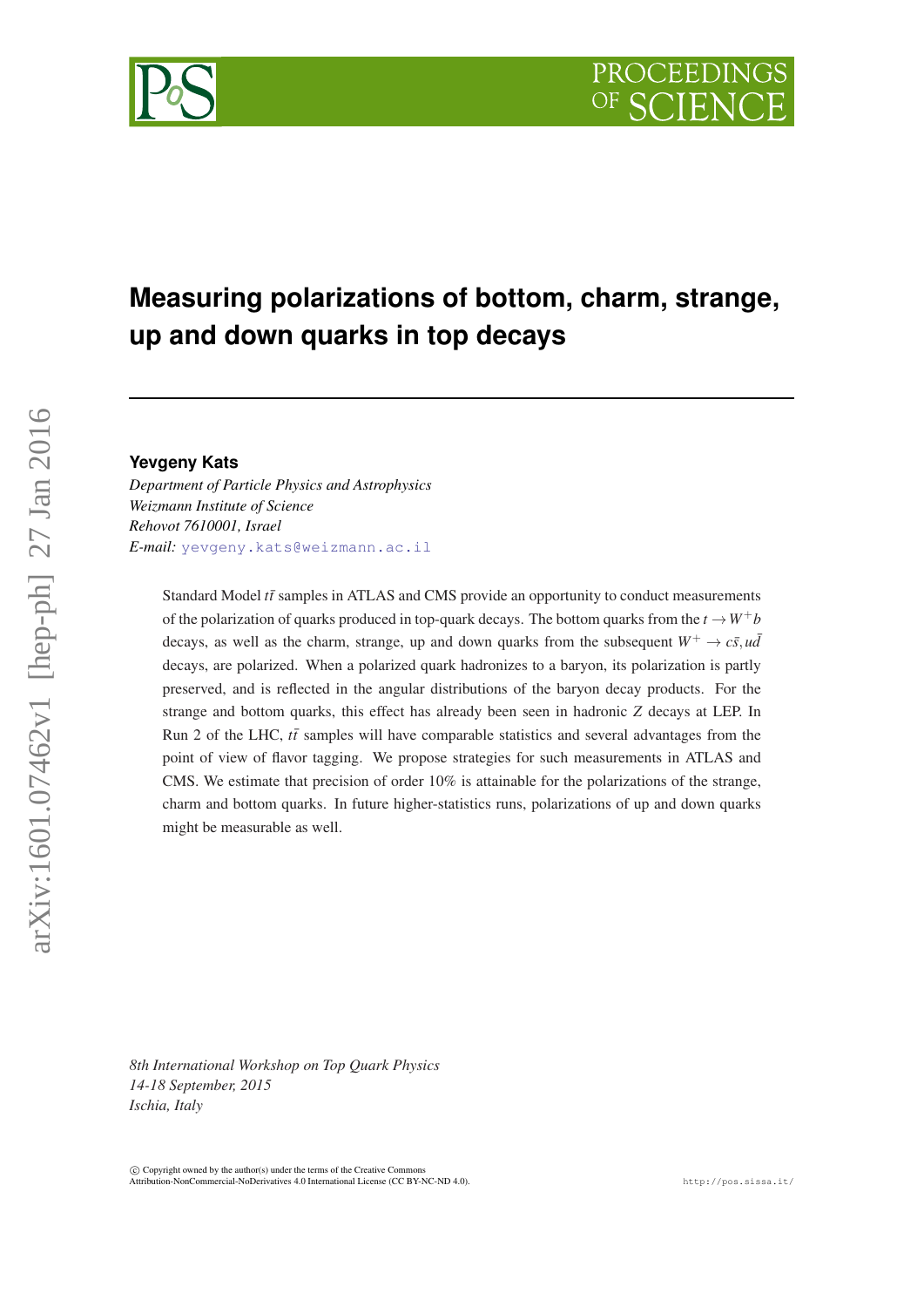An ability to measure the spin state (polarization) of a quark produced in a hard process at the LHC can turn out useful for characterizing, or perhaps even discovering, new physics. Indeed, information about new physics is typically encoded in the Standard Model particles produced in the event. Since a quark carries information in both its momentum and polarization, it is desirable to be able to measure both. Quark momentum is easily reconstructed in ATLAS and CMS by measuring the jet. Is it possible to also reconstruct quark polarization? We have argued [\[1,](#page-3-0) [2](#page-3-0)] that the answer is positive. This brief note summarizes our proposals for measurements of *s*, *c* and *b* quark polarizations in the ATLAS and CMS  $t\bar{t}$  samples of Run 2. These analyses will calibrate and validate the measurement techniques, thus preparing them for new-physics applications. Additionally, along with analogous measurements of *u* and *d* quark polarizations in the longer run, they will provide information on interesting QCD quantities.

Measurements of polarization of top quarks themselves are by now quite standard. Since the top decays before hadronization, its polarization can be extracted straightforwardly from its decay angular distributions. As expected, tops are found to be polarized in the electroweak single-top production and unpolarized in the QCD-dominated  $t\bar{t}$  production (see, e.g., [[3](#page-3-0)]). If a new-physics source of top quarks is discovered, measuring their polarization will analogously teach us about their production mechanism. We asked whether this could be done also with other quarks: *c* and *b* in [\[1\]](#page-3-0) and *u*, *d* and *s* in [\[2\]](#page-3-0).

Since quarks are observed as jets of hadrons, extracting the quark polarization is not straightforward. Due to the complicated nature of QCD, it is a priori unclear whether the polarization survives the hadronization process and the subsequent decays and which hadron(s) carry it. However, for heavy quarks,  $m_q \gg \Lambda_{\text{QCD}}$ , like the *b* and *c*, two simplifications arise. First, the jet usually contains a very energetic heavy-flavored hadron that carries the original quark (see, e.g., [\[4\]](#page-3-0)). Second, when this hadron is a baryon, it is expected to retain a fixed  $\mathcal{O}(1)$  fraction of the quark polarization [\[5\]](#page-3-0) (see also [[1](#page-3-0)]). This polarization can be extracted from kinematic distributions of the baryon decay products. Evidence of this effect has been observed in  $\Lambda_b$  ( $\approx$  *bud*) baryons in  $Z \rightarrow b\bar{b}$ samples at LEP [\[6](#page-3-0)]. Moreover, sizable polarization was observed also for  $\Lambda$  ( $\approx$  *sud*) baryons in  $Z \rightarrow q\bar{q}$ , for Λ's carrying a large fraction,  $z \gtrsim 0.3$ , of the quark momentum [\[7\]](#page-3-0). This implies  $\mathcal{O}(1)$ *s*-quark polarization retention in energetic Λ's (see [\[2\]](#page-3-0) and references therein).

At the LHC, a great source of polarized quarks is  $t\bar{t}$  samples. The decay  $t \to W^+b$  produces polarized *b* quarks, and the subsequent  $W^+ \rightarrow c\bar{s}$ ,  $u\bar{d}$  decays produce polarized *c*, *s*, *u*, *d* quarks. It is easy to select a clean  $t\bar{t}$  sample (e.g., in the lepton + jets channel), and jets of different quark flavors can be studied separately using kinematic event reconstruction and *b* and *c* tagging. From the point of view of statistics, already in Run 2 of the LHC, the  $t\bar{t}$  events will provide as large samples of polarized quarks as the *Z* decays at LEP.

The fragmentation fractions to the baryons of interest are  $f(s \to \Lambda) \approx 3\%$  for  $z > 0.3$  [\[8\]](#page-3-0),  $f(c \to \Lambda_c^+) \approx 6\%$  [[9](#page-3-0)],  $f(b \to \Lambda_b) \approx 7\%$  [\[1\]](#page-3-0). While in principle many of the baryon decays can be used for the polarization measurements, we have focused on  $\Lambda \to p\pi^-$  (BR  $\approx 64\%$ ,  $\alpha \approx 0.64$ ),  $\Lambda_c^+ \to pK^-\pi^+$  (BR  $\approx 7\%$ ,  $\alpha_{K^-} \sim \mathcal{O}(1)$ ) and  $\Lambda_b \to X_c\mu^-\bar{\nu}_\mu$  (BR  $\approx 10\%$ ,  $\alpha_{\bar{\nu}_\mu} \approx 1$ ),<sup>1</sup> where the numbers in parentheses give the branching ratio and the spin analyzing power of each decay.

<sup>&</sup>lt;sup>1</sup> $X_c$  stands for any collection of particles containing a charmed hadron (typically a  $\Lambda_c^+$ , but sometimes a *D* meson). We considered a fully inclusive selection of *Xc*, which admits a large intrinsic background from semileptonic *B*-meson decays, as well as a semi-inclusive selection that requires the presence of a reconstructed  $\Lambda \to p\pi^-$  decay, and an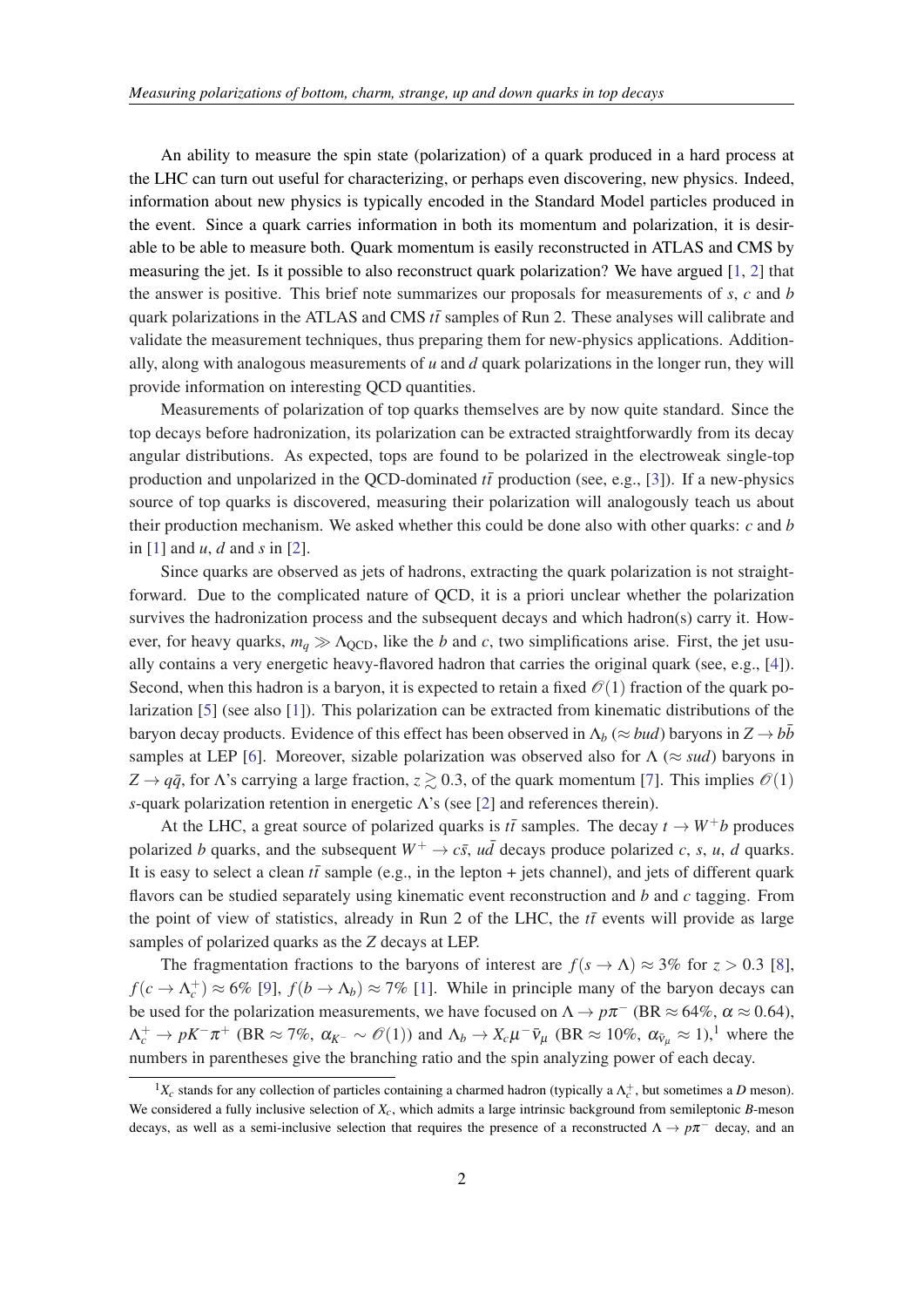

Figure 1: Measuring polarization of *s* quarks from  $W^- \rightarrow \bar{c}s$  decays using  $\Lambda$  decays in *tt* samples. The *s* jets are identified by tagging the accompanying *c* jets using generic charm tagging methods.

All the measurements start with a standard  $t\bar{t}$  selection and kinematic reconstruction. The baryon decays are then selected and reconstructed in the jets of interest, as illustrated in figures 1– [3.](#page-3-0) The polarization is extracted from the angular distributions of the baryon decay products in the baryon rest frame.

We find (see [\[1,](#page-3-0) [2](#page-3-0)] for many additional details) that these methods will allow measuring the polarizations of the *s*, *c* and *b* quarks in Run 2 with  $\mathcal{O}(10\%)$  precisions. In practice, these measurements will determine the ratios of the baryon and the (known) initial quark polarizations. These quantities will be useful for interpreting quark polarization measurements in new-physics samples (see example in [[2](#page-3-0)]) and for testing QCD models.

While *u* and *d* quark polarizations obviously cannot be measured using decays of protons or neutrons, one may again consider the  $\Lambda \approx \text{ sud}$ , as in the *s*-quark case. Even though in the naïve quark model the spin of the Λ is carried entirely by the *s* quark, the SU(3) flavor symmetry applied to the nucleon DIS data suggests that the *u* and *d* quarks each carry about  $-20\%$  of the  $\Lambda$  spin [\[10](#page-3-0)].<sup>2</sup>



Figure 2: Measuring polarization of *c* quarks from  $W^+ \to c\bar{s}$  decays using  $\Lambda_c^+$  decays in  $t\bar{t}$  samples.

exclusive selection that focuses on several fully reconstructible  $\Lambda_c^+$  decay modes. Sensitivities turned out comparable. <sup>2</sup>Further inputs may come from polarized DIS and polarized *pp* collisions (e.g., [\[11](#page-3-0)]) and lattice QCD (e.g., [\[12](#page-3-0)]).